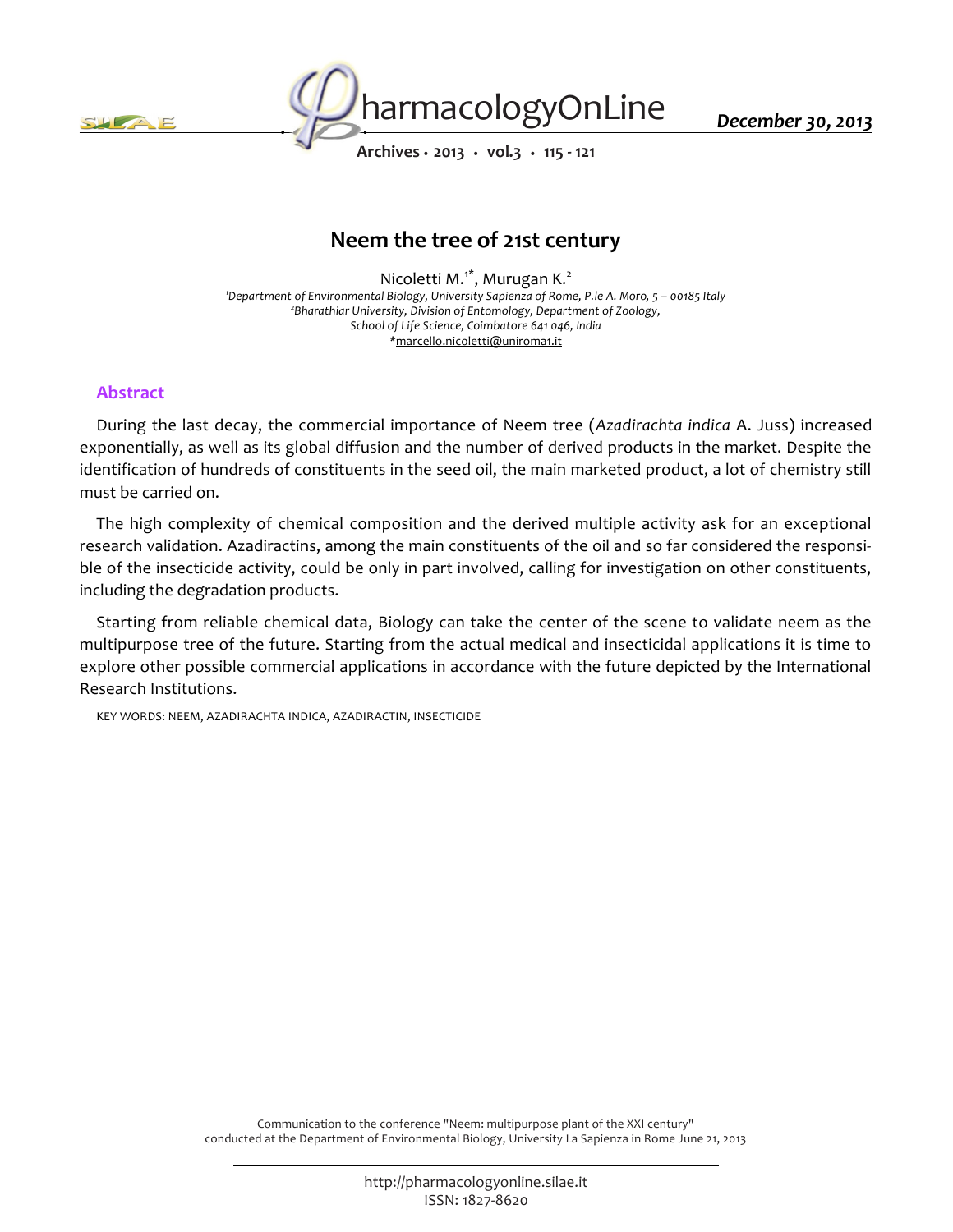# *Introduction*

*Natural substances are experiencing a Renaissance period. Prompted in the market by the general request of natural and the continuous appearance of new products, many fields are going to be totally changed by secondary products presence. Mainstream is crowded by a plethora of plant species, with important leaders. In 1989 WHO/UNEP considered Neem tree (Azadirachta indica A. Juss) one of the most promising tree of the 21st century evidencing its great potential in several fields and applications [1,2]. This hypothesis is fully confirmed. The importance of Neem increased exponentially during the last years. Considering the enormous quantity of results and scientific data concerning the validation of medicinal properties of Neem, the International Scientific Community [3] included Neem into the top ten list of plants to be investigated and used for the sustainable development of the planet and the health of living beings.*

*Actually a multitude of researchers and students are constantly at work to catch the secrets of Neem and every day this wonderful tree is able to give us any kind of surprise.*

## *Ethnobotany*

*Neem pertains to the Meliaceae (Mahogany family). The genus Azadirachta consists of few species, wherein A. indica is by far the most important one for diffusion and applications [4-8]. Usually it is a beautiful, large, monumental, hardy tree. Indigenous to the Indo-Pak subcontinent (Pakistan, India, Bangladesh, Myanamar). It easily and rapidly grows, reaching 80 cm in one year. Owing to its ability of growing so easily and surviving on dry, nutrient-lean soil, it is now globally cultivated in tropical and subtropical countries, including South Asia, West Africa, central (Cuba) and South America, Australia, the Plains of Arafat. Actually it was introduced and heavily cultivated also in China. In some countries cultivars have been developed, like in Thailand, where the leaves of A. indica var. siamensis are used as vegetable and medicaments.* 

*Flowering occurs January to May.*

*Flowers are fragrant, beautiful and abundant. Fruits ripening June through August are green ellipsoidal drupes, containing one seed. A single mature tree may produce annually 5-8 Kg of seeds. However, it can be easily confused with another Meliacea, Melia azedarach, known as the Indian Lilac [9] for the colour of the abundant flowers; however, the two trees can be distinguished by the shape of the fruits.*

## *Traditional uses*

*India is the original country of neem, where its commercial use is reported from the Vedic period over 4000 years B.C. [10]. The medicinal use of neem is strongly eradicated into the Indian tradition. All its parts are largely used for many illness and in Indian rural areas the plant is called "the village pharmacy".*

*The medicinal utilizations have been documented in the Atharva Veda, the Grihathyasutras and also in the Sutragranthas. Its medicinal properties are described in the 'Puranas' and neem is commonly used in 'Ayurvedic' and 'Unani' medicine to relieve so many different pains, fevers, infections and other complaints.*

*In Ayurvedic medicine system neem is used to treat malarial fevers [11]. Recent experiments have shown that one of neem's components, gedunin, is as effective as quinine against malaria. Malaria affects millions of people and is responsible for about 2 million deaths every year in India and several other countries.*

# *Neem in agriculture, veterinary and environmental care*

*The Upavanavinod is an ancient Sanskrit treatise dealing with forestry, horticulture and agriculture; the neem finds prominence here as cure for ailing soils, plants and livestock [12-14]. Varahamihira's Brihat Samhita has a chapter of verses where neem is highly recommended, containing a description of*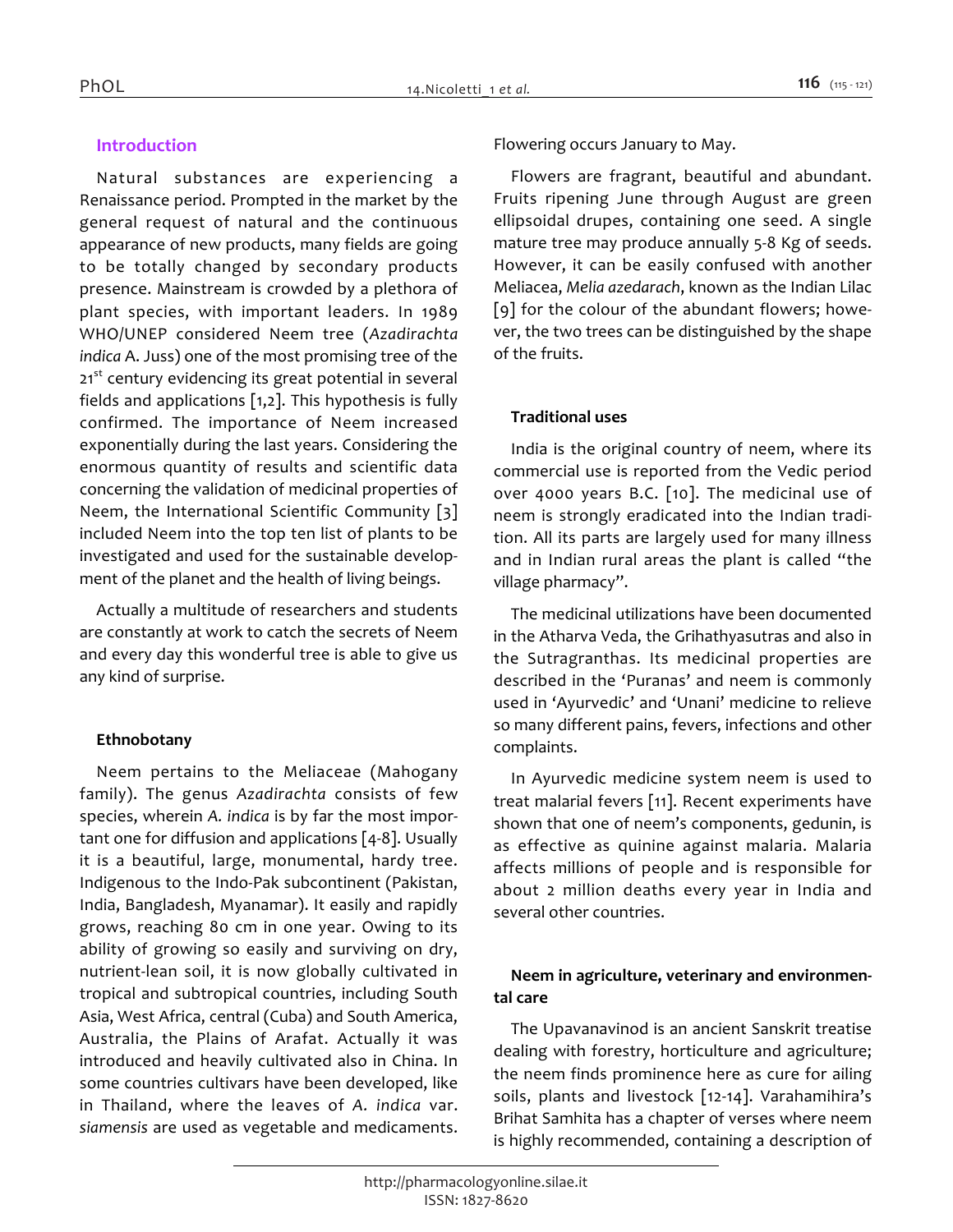*the trees that should be planted near one's house. Neem has also been traditionally used against various livestock insects such as maggots, horn flies, blowflies and biting flies, as well as for controlling some bacteria of veterinary importance and against intestinal worms in animals. Neem grows on most types of soils.*

*It can grow on compact clay or laterite crusts, however black cotton soils are preferred. Neem can persist even under very adverse soil conditions. It comes up well in moderately saline and alkali soils with high levels of sodium carbonate and bicarbonates. It thrives better than most other species on dry, stony shallow soils where vegetation is scarce. Therefore, if so far mainly attention was focused on pest management, its eco-friendly characters will favour its worldwide expansion by human aid, as actually occurring in several parts of Asia.*

### *Chemistry*

*Chemistry of neem is very complicated and still far to be completed, despite the great number of dedicated researches. Hundreds of compounds have been isolated and identified from various parts of neem [15,16], with seeds as the most investigated for their commercial value. The seeds may contain approximately 45% of a brownish yellow oil, mainly constituted by several fatty acids, i.e. oleic (50-60%), palmitic (13-15%), stearic (14-19%), linoleic (8-16%) and arachidic (1-3%), although several other compositions have been reported.*

*Main character of the oil is the unpleasant strong alliaceous odour and the acrid taste, attributed to sulphurous constituents. However, the composition of neem's oil is high variable, depending from the origin of raw material, the extraction method, preservation and conservation.*

*Extraction can be executed with different temperature, pressure and methods, affecting the yield as well as the content. Differences in composition were also reported for the geographic origins and the collection seasons.*

*More than 300 compounds have been characterized from the seeds. One-third of them are nortriterpenoids, that means triterpenoid lacking of some carbon atoms. In many cases, partial loss of lateral chain is combined by a complicated rearranging of the remaining part is, giving rise to different polyclicic molecular skeletons full of oxygenated functional groups, partially acylated.*

*Nortriterpenoids are chemotaxomically well located in few related families of Rosidae Angiosperm Dicotyledons, i.e. Rutaceae, Simarubaceae, Cucurbitaceae, Meliaceae.*

*Nortriterpenes can be divided into two main groups: a) limonoids (C26) with partial loss of the lateral chain and quassinoids (C20 and C19) with total loss of the lateral chain and more. In ancient times plants containing these kind of compounds were mainly famous for bitterness of their drugs.*

*Later several other properties have been reported, including antioxidant, antimicrobial and antitumoral activities, beside the insecticidal of neem being so far the most important.*

*Neem limonoids belong to nine basic structures, with three main skeleton types: a) the azadiracthins, highly polioxygenated and acylated, with a saturated first ring, a tetrahydrofurane ring between the two first rings and a final dihydrofurane ring chained with the other part of the molecule; b) the nimbins, less oxygenated and acylated with a skeleton evidently similar that of the steroids, the furane ring with only a link with the remaining part of the molecule; c) the third type is similar to the azadirachtins one, but the complicated polycyclic part containing the dihydrofurane ring is less complicated, giving rise to a linear general skeleton. These differences are important either for the biological activity as for the decomposition.*

*Neem's oil formulations usually show a range of different azadirachtins amounts, ranging from 1,000-4,000 mg/Kg, meaning that products can be obtained either by using poor neem oil or dilution process of neem extracts containing a quantity of azadirachtin, up to 5%.*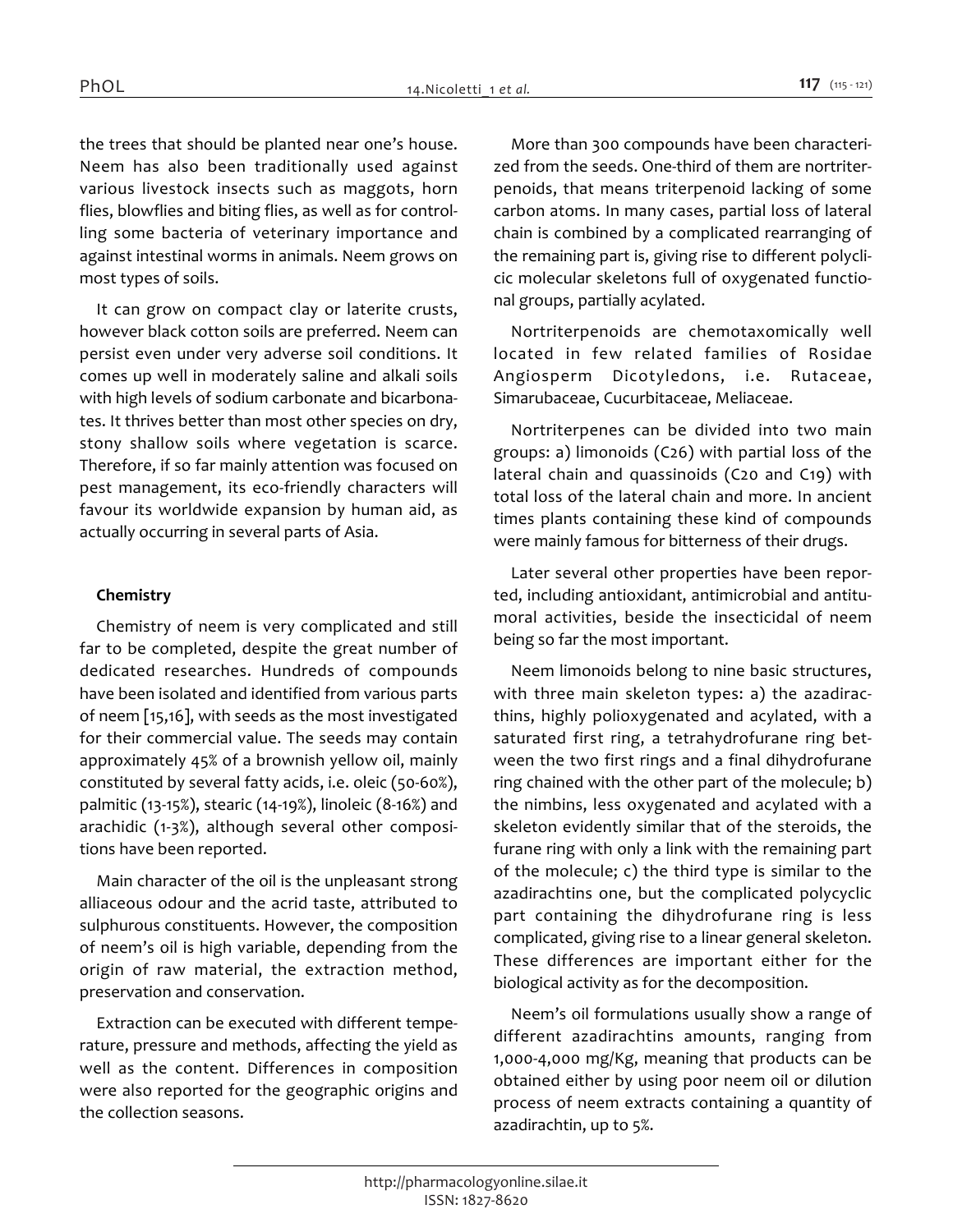





salannin







azadirachtin B

#### *Neem in pest management*

*Neem has attracted worldwide attention for its insecticide activity, positively tested against 400 insect pests. Only for these reasons neem could be considered the tree with more expanding future in the 21st century, but its importance is related to the multipurpose utility. The insecticidal effects has been reported in several studies [17-25], including larvicidal induced by the neem oil, azadirachtin A and other nortriterpenes widely used in the manufacturing of insecticides.*

*Unlike chemical insecticides, neem compounds work on the insect's hormonal system, not on the digestive or nervous system and therefore does not lead to development of resistance in future generations. These compounds belong to a general class of natural products called 'limonoids'. The limonoids present in neem make it a harmless and effective insecticides, pesticide, nematicide, fungicide etc. The most significant limonoids found in neem with proven ability to block insect growth are: azadirachtin, salanin, meliantriol and nimbin.*

*Azadirachtin is currently considered as neem's main agent for controlling insects. It appears to cause 90% of the effect on most pests. It does not kill insects – at least not immediately –, instead both repels and disrupts their growth and reproduction. Research over the past years has shown that it is the most potent growth regulator and feeding deterrent ever assayed. It can repel or reduce the feeding of many species of pest insects as well as some nematodes. In fact, it is a so potent deterrent that a mere trace of its presence prevents some insects from even touching plants.*

*Control of pests in agriculture is a key problem for mankind future, on an average 18 % of the crop yield is lost due to pest damages. The pest control potential of neem in developing countries, however, remained largely untapped until DDT and other broad-spectrum synthetic insecticides were dominant. It is only in the past decade, that the pest control potential of neem, which does not kill pests but affects their behaviour and physiology, has been recognized. Neem's multiple effects are now*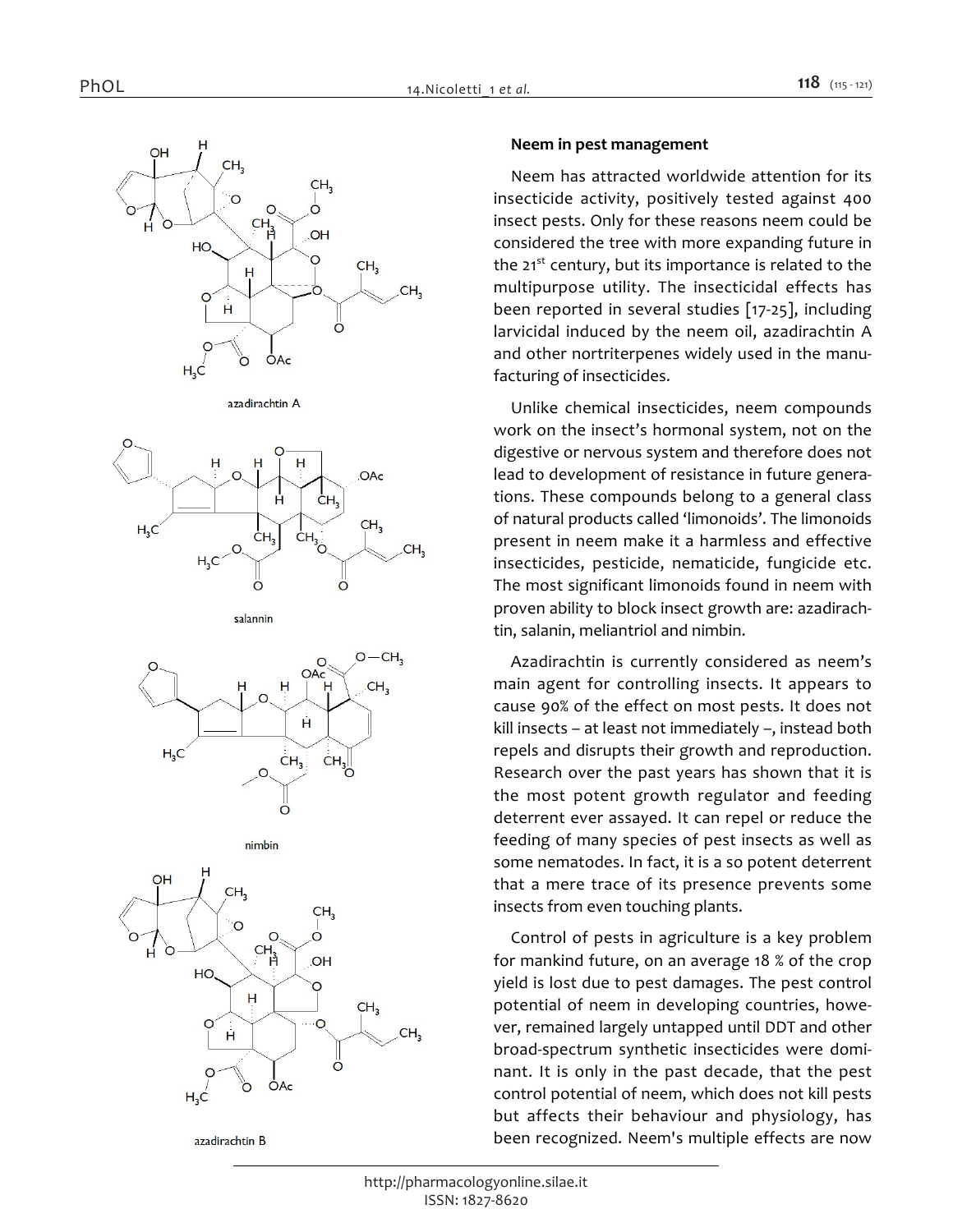*considered far more desirable than a quick knockdown in integrated pest management programs as they reduce the risk of environmental permanent damage and exposing pests natural enemies to poisoned food or starvation. Owing to neem's complicated chemistry, it acts in several ways, such as repellence, feeding and oviposition deterrence, growth inhibition, mating disruption, chemosterilization, etc.*

*Hormonal effects were the key of the inversion of strategy, changing the target from the adult everywhere dispersed to the locally maintained larvae. Certain hormones are necessary for the complicated growth and development of insects. These hormones control the process of metamorphosis as the insects pass from larva to pupa to adult.*

*Azadirachtin blocks those parts of the insect's brain that produce these vital hormones. When neem products, especially azadirachtin (aza), enter into the body of larvae, the activity of ecdysone enzyme is suppressed and the larva fails to molt, remains in larval stage and ultimately dies. If larva manages to enter the pupal stage due to low aza concentration it dies and still at low concentration of aza the adult emerging from the pupa is 100 % malformed, absolutely sterile without any capacity for reproduction. It is through these subtle hormonal effects that this important compound of neem breaks the life cycle of insects. The insect populations decline drastically as they become unable to reproduce. However, also antifeedant and deterrent activities are important to defend crops*

### *Ecology*

*The ideal plant derived product, including insecticide, should be eco-friendly, sustainable, low cost and target specific leaving unaffected the beneficial ones. Actually, probably the most important character for an insecticide is biodegradability, that means an eco-friendly impact, being biodegradable by the action of sunlight, neem products do not leave any residue on the field. Clearly, this is a controversial aspect. if the degradation is too fast, the cost rises* 

*consequently, otherwise environmental accumulation could generate devastating collateral effect, as in the DDT case. Therefore, in comparison with synthetic insecticides, natural products derived are subjected to attack by several intrinsic and extrinsic factors, like temperature, exposure to radiations, pH, humidity generating hydrolyzes, racemisation, oxidation and therefore degradation. Neem's limonoids, considered the active constituents, are affected by photodecomposition. Experimental studies reported an half-time of azadirachtin in open space after dissipation of about 20 h. This short persistence is due to sunlighy exposure sensitive parts, like acylated sites, furan ring, epoxide and unsaturated linkages. The degradation can occur also when Neem products are stored under appropriate conditions. In this case the halftime was recorded in about 60 days. However the presence, or addition, of antioxidants such as ferulic acid, gallic acid and flavonoids is important in a degree of photostabilization [24].*

*These aspect are apparently eco-friendly, until the toxicity of degradation products of azadirachtins will be reported, but may generally discredit the utilization of Neem products. In any case, investigation on activity of other constituents, than azadirachtins could be useful. Neem products are relatively safe to mammals and humans [25,26]. The absence of toxicity is largely evidenced by the prominent role of fruits, bark, and leaves in Indian Traditional Medicine, as well as by the use of flowers and leaves as vegetables in Asian countries and the current utilization in a number of products in several parts of the market.*

*Neem cake, which looks more like flour than cake, is the residue that's left over when the kernel is crushed from neem seeds and remaining is pressed, to obtain the oil. The pressure can be made in different ways and at different temperature, affection the composition of the resulting product. Two products are therefore in the market: neem oil cake obtained by cold pressure, with 6% of the oil still residue, and neem cake deoiled, with a residue up to 1,5%. Actually it is not approved as pesticide and mainly it is highly appreciated as organic fertili-*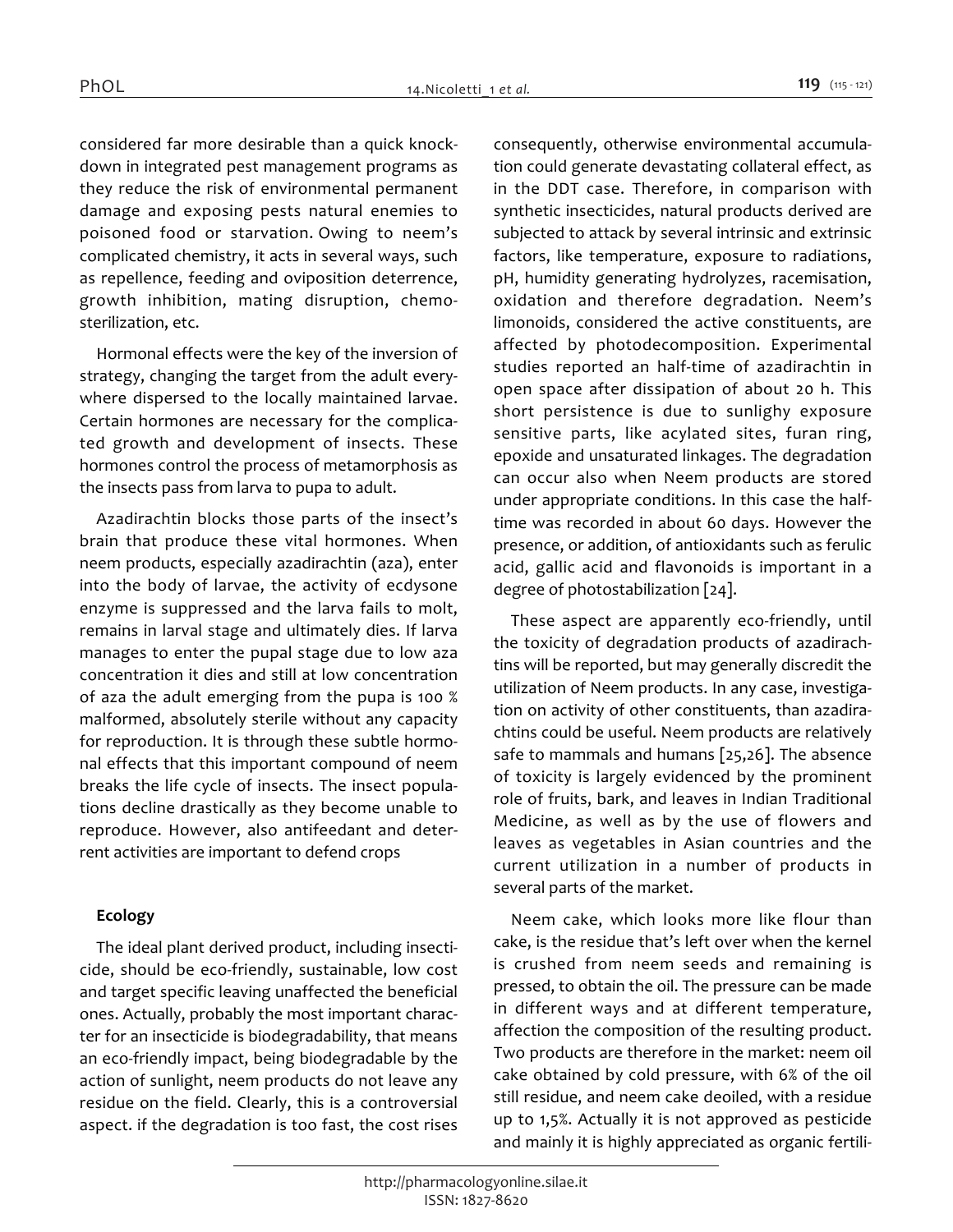*zed. Neem cake has an adequate quantity of NPK in organic form for plant growth, but seems to make soil more fertile due to an ingredient that blocks soil bacteria from converting nitrogenous compounds into nitrogen gas. It prolongs the availability of nitrogen to both short duration and long duration crops, being much less concentrated than neem oil and therefore released more slowly. Neem cake acts as a natural fertilizer with pesticidal properties, protecting crops from nematodes, soil grubs and white ants.*

*It is compatible with soil microbes, improves and rhizosphere microflora. Neem is harmless to nontarget and beneficial organisms like pollinators, honey bees, mammals and other vertebrates. The effect could be due to its residual limonoid content, but other constituents could be involved. Neem cake also reduce alkalinity in soil, as it produces organic acids on decomposition. and hence ensures fertility of the soil, improving the organic matter content of the soil and soil texture, water holding capacity, and soil aeration for better root development.*

*Also other parts are commercially utilized. The bark, as well as the oil, is used for cosmetics, health care products and medicinal preparations. The leaves are medicinal. The kernel of the neem fruit is crushed to yield an oil which is used chiefly in pest controlling preparations and also in medicinal, cosmetic and health care products. Even the twigs of the tree are used as toothbrushes for dental hygiene.*

#### *Future*

*India alone has an annual potential of 80,000 tons of oil and 330,000 tons of neem cake from 14 million plants that grow naturally. To this potentiality the high number of cultivations actually occurring in many parts of the world must be added. This situation evidences the neem's high sustainability and possibility to have an increasing production of low cost products to be utilized in many fields, not only insecticides, from medicine to the cosmetic*  *one. The importance of the neem's future is strictly related to this wild range of utilizations, that are strictly linked to the new market of plant natural products. In this regard, applications in the antimicrobial activity are surely a promising field. The main relevant aspect of neem is its chemical complexity. The peculiar character of neem is the variability of the composition of its drugs and derived products. The case of neem cake is good example of the neem's potentialities to be explored. The spectacular amazing mirage is that there is always something of important to be discovered on this treasured gift of the Nature.*

### *References*

- *1. Nicoletti M, Maccioni O, Coccioletti T, Mariani S, Vitali F. Neem Tree (Azadirachta indica A. Juss) as source of Bioinsecticides. in Insecticides - Advances in Integrated Pest Management. Farzana Perveen (Ed.). Intech. Rijeka, Croatia, 2011; 411-428.*
- *2. National Research Council (1992) Neem: a tree for solving global problems. Academic, Washington.*
- *3. Rossi Forim M, da Silva MF das Gracas F, Fernandes JB. Secondary Metabolism as a Measurement of Efficacy of Botanical Extracts: The Use of Azadirachta indica (Neem) as a Model in Insecticides - Advances in Integrated Pest Management. Farzana Perveen (Ed.). Intech. Rijeka, Croatia. 2011, p. 367-390.*
- *4. Singh RP, Saxena RC, Azadirachta indica A. Juss, Oxford 7 IBH Publishing Co. Pvt. Ltd., 1999*
- *5. Schmutterer H, The Neem Tree, VCH. Verlagsgesellschaft mnH, Germany, 1995*
- *6. Tewari DN, Monograph of Neem, Dehradun, International Book Distributors, India. 1992*
- *7. Randhawa NS, Parmar BS eds Neem Research and Development, Society of Pesticide Science, India. 1993*
- *8. Vijayalakshmi K et al., Neem A User's Manual, Centre for Indian Knowledge Systems, India. 1995*
- *9. Wandscheer CB, Duque JE, da Silva MAN, Fukuyama Y, Wohlke JL, Adelmann J, Fontana JD (2004) Larvicidal action of ethanolic extracts from fruit endocarps of Melia azedarach and Azadirachta indica against the dengue mosquito Aedes aegypti. Toxicon 8:829–835.*
- *10. Barnett RB, Dr. Jeanine Barone J, Ayurvedic Medicine Ancient Roots, Modern Branches, Concorp Management, USA. 1996*
- *11. Puri HS, Neem the Divine Tree, Harwod Academic Publishers. 1999*
- 12. Gahukar RT, Neem in Plant Protection, Agri-Horticultural *Publishing House, 1995*
- *13. Singh RP et al., Neem & Environment, Oxford & IBH Publishing Co. Pvt. Ltd. 1996*
- *14. Kabra KN, Development & Ecological Role of Neem in India, Neem Foundation, India. 2000*
- *15. Luo X, MaY, Wu S, Wu D Two novel azadirachtin derivatives from Azadirachta indica. J. Nat. Prod. 1999; 62: 1022-1024.*
- *16. Mordue AJ, Blackwell A (2003) Azadirachtin: an update. J Insect 544 Physiol 39:903–924 545.*